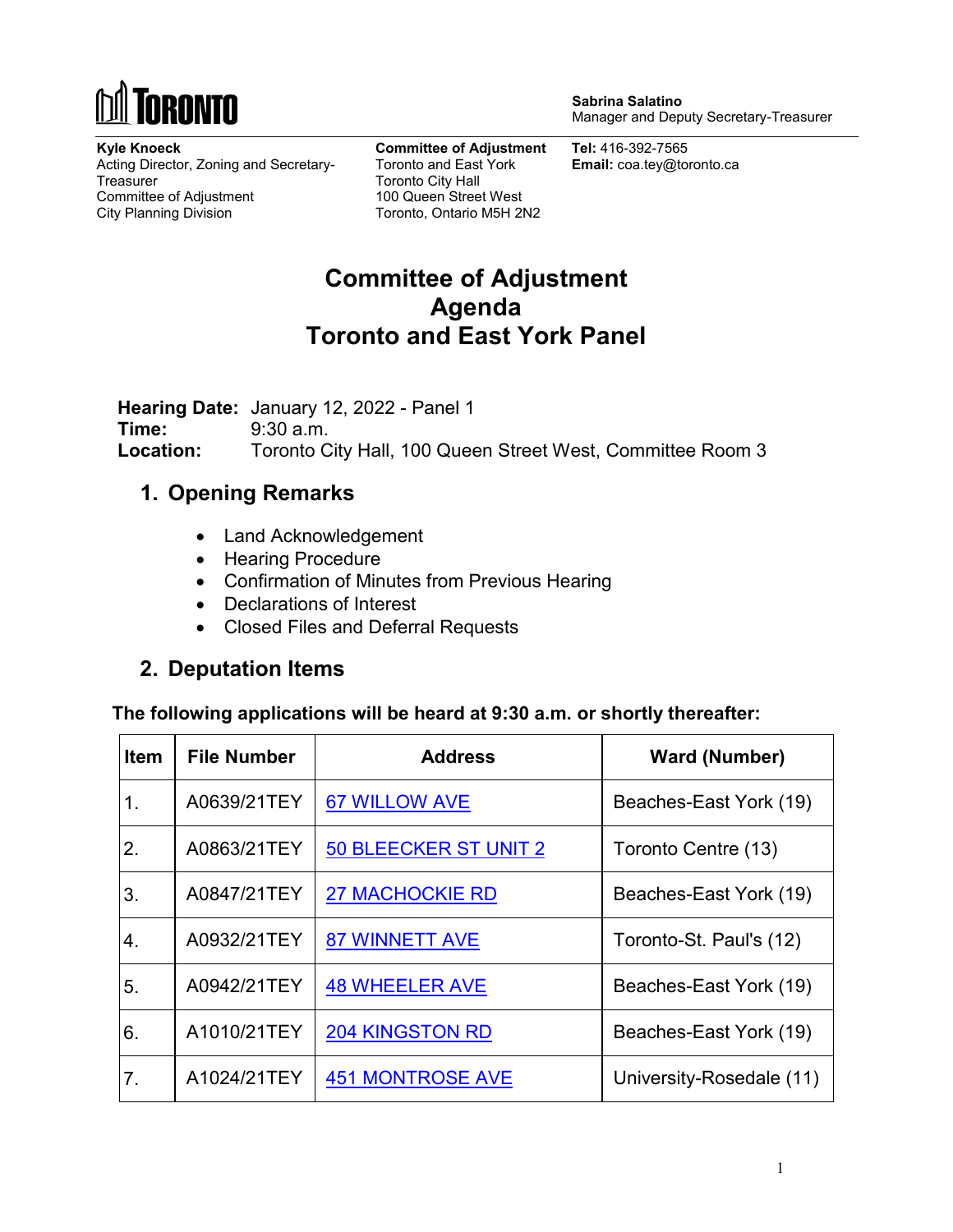| <b>Item</b> | <b>File Number</b> | <b>Address</b>            | <b>Ward (Number)</b>     |
|-------------|--------------------|---------------------------|--------------------------|
| 8.          | A1025/21TEY        | <b>449 MONTROSE AVE</b>   | University-Rosedale (11) |
| 9.          | A1031/21TEY        | 92 DONLANDS AVE           | Toronto-Danforth (14)    |
| 10.         | A1033/21TEY        | <b>361 WAVERLEY RD</b>    | Beaches-East York (19)   |
| 11.         | A1036/21TEY        | 95 HALLAM ST              | Davenport (09)           |
| 12.         | A1038/21TEY        | <b>113 BRISTOL AVE</b>    | Davenport (09)           |
| 13.         | A1039/21TEY        | <b>20 DUART PARK RD</b>   | Beaches-East York (19)   |
| 14.         | A1054/21TEY        | <b>56 BELMONT ST</b>      | University-Rosedale (11) |
| 15.         | A1060/21TEY        | <b>64 DURANT AVE</b>      | Toronto-Danforth (14)    |
| 16.         | A1070/21TEY        | <b>235 BROWNING AVE</b>   | Toronto-Danforth (14)    |
| 17.         | A1072/21TEY        | <b>211 SYMINGTON AVE</b>  | Davenport (09)           |
| 18.         | A1076/21TEY        | <b>75 HOLMSTEAD AVE</b>   | Beaches-East York (19)   |
| 19.         | A1079/21TEY        | <b>50 RUSSELL HILL RD</b> | Toronto-St. Paul's (12)  |
| 20.         | A1080/21TEY        | <b>16 ROBLIN AVE</b>      | Beaches-East York (19)   |

## **RECESS**

# **The following applications will be heard at 2:00 p.m. or shortly thereafter:**

| <b>Item</b> | <b>File Number</b> | <b>Address</b>              | <b>Ward (Number)</b>    |
|-------------|--------------------|-----------------------------|-------------------------|
| 21.         | A1082/21TEY        | <b>511 DANFORTH AVE</b>     | Toronto-Danforth (14)   |
| 22.         | A1086/21TEY        | 55 FERN AVE                 | Parkdale-High Park (04) |
| 23.         | A1088/21TEY        | <b>30 ALTON AVE</b>         | Toronto-Danforth (14)   |
| 24.         | A1089/21TEY        | <b>314 WESTMORELAND AVE</b> | Davenport (09)          |
| 25.         | A1093/21TEY        | <b>12 WEMBLEY DR</b>        | Beaches-East York (19)  |
| 26.         | A1098/21TEY        | <b>3 CHANNEL AVE</b>        | Spadina-Fort York (10)  |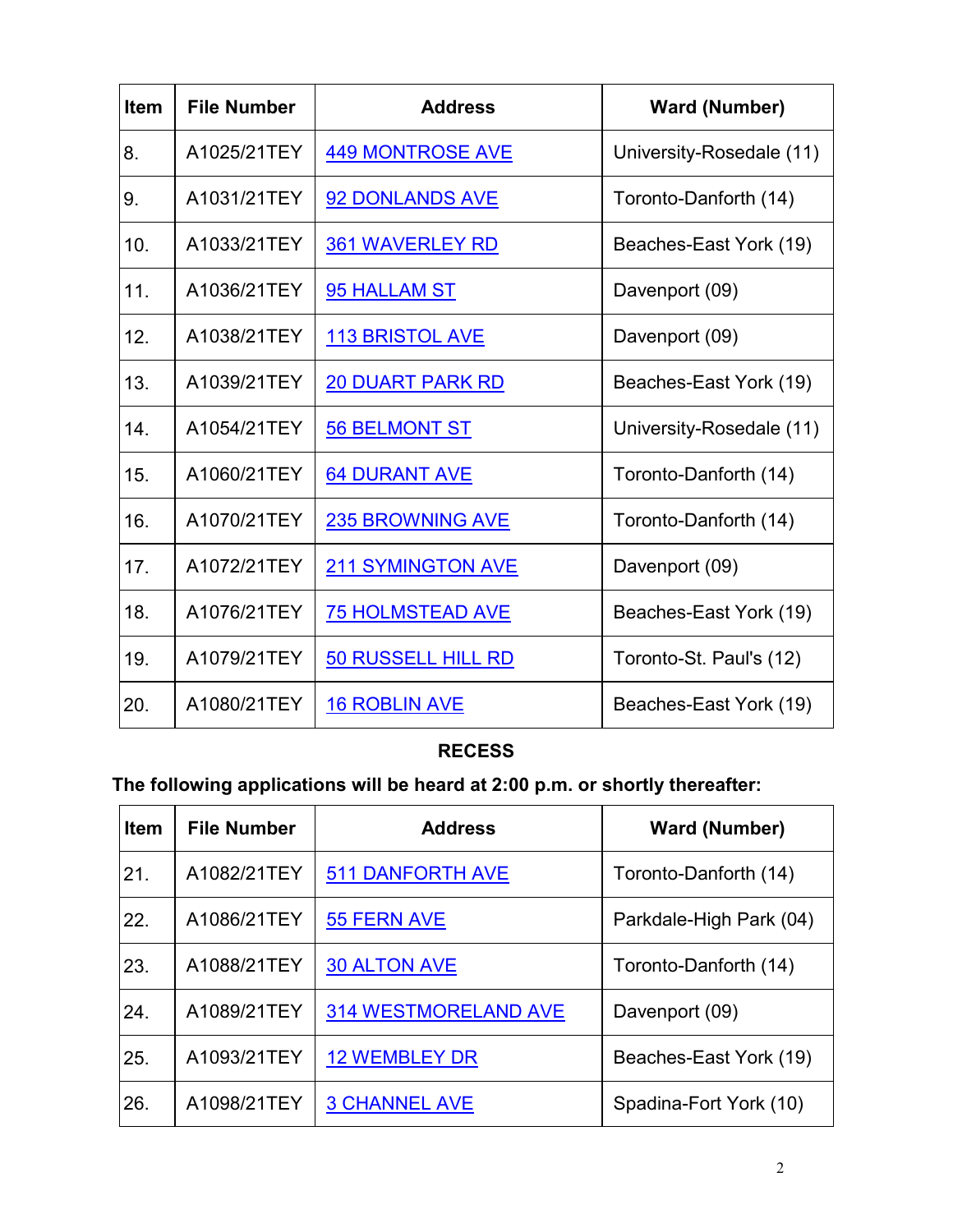| <b>Item</b> | <b>File Number</b> | <b>Address</b>            | <b>Ward (Number)</b>     |
|-------------|--------------------|---------------------------|--------------------------|
| 27.         | A1106/21TEY        | <b>696 WILLARD AVE</b>    | Parkdale-High Park (04)  |
| 28.         | A1109/21TEY        | <b>17 LEADER LANE</b>     | Toronto Centre (13)      |
| 29.         | A1112/21TEY        | <b>144 BEATRICE ST</b>    | University-Rosedale (11) |
| 30.         | A1114/21TEY        | <b>799 COLLEGE ST 602</b> | University-Rosedale (11) |
| 31.         | A1117/21TEY        | <b>171 GLEBEMOUNT AVE</b> | Beaches-East York (19)   |
| 32.         | A1120/21TEY        | <b>109 CADORNA AVE</b>    | Toronto-Danforth (14)    |

**The following applications will be heard at 3:30 p.m. or shortly thereafter:** 

| <b>Item</b> | <b>File Number</b> | <b>Address</b>           | <b>Ward (Number)</b>     |
|-------------|--------------------|--------------------------|--------------------------|
| 33.         | A1122/21TEY        | <b>165 WILLOW AVE</b>    | Beaches-East York (19)   |
| 34.         | A1126/21TEY        | 246 INGLEWOOD DR         | University-Rosedale (11) |
| 35.         | A1128/21TEY        | <b>495 MANNING AVE</b>   | University-Rosedale (11) |
| 36.         | A1136/21TEY        | <b>191 HOLBORNE AVE</b>  | Beaches-East York (19)   |
| 37.         | A1217/21TEY        | <b>269 COLERIDGE AVE</b> | Beaches-East York (19)   |

**The following applications will be heard at 4:30 p.m. or shortly thereafter:** 

| <b>Item</b> | <b>File Number</b> | <b>Address</b>            | <b>Ward (Number)</b>    |
|-------------|--------------------|---------------------------|-------------------------|
| 38A.        | B0017/21TEY        | <b>10 VICTOR AVENUE</b>   | Toronto-Danforth (14)   |
| 38B.        | A0229/21TEY        | PART <sub>2</sub>         |                         |
| 38C.        | A0230/21TEY        | PART <sub>1</sub>         |                         |
| 39A.        | B0033/21TEY        | <b>34 MORNINGSIDE AVE</b> | Parkdale-High Park (04) |
| 39B.        | A0415/21TEY        | PART <sub>2</sub>         |                         |
| 39C.        | A0416/21TEY        | PART <sub>1</sub>         |                         |
| 40A.        | B0034/21TEY        | 519 ST JOHN'S RD          | Parkdale-High Park (04) |
| 40B.        | A0422/21TEY        | <b>PART 2</b>             |                         |
| 40C.        | A0423/21TEY        | PART <sub>1</sub>         |                         |
| 41.         | A0472/21TEY        | <b>1475 DANFORTH AVE</b>  | Toronto-Danforth (14)   |